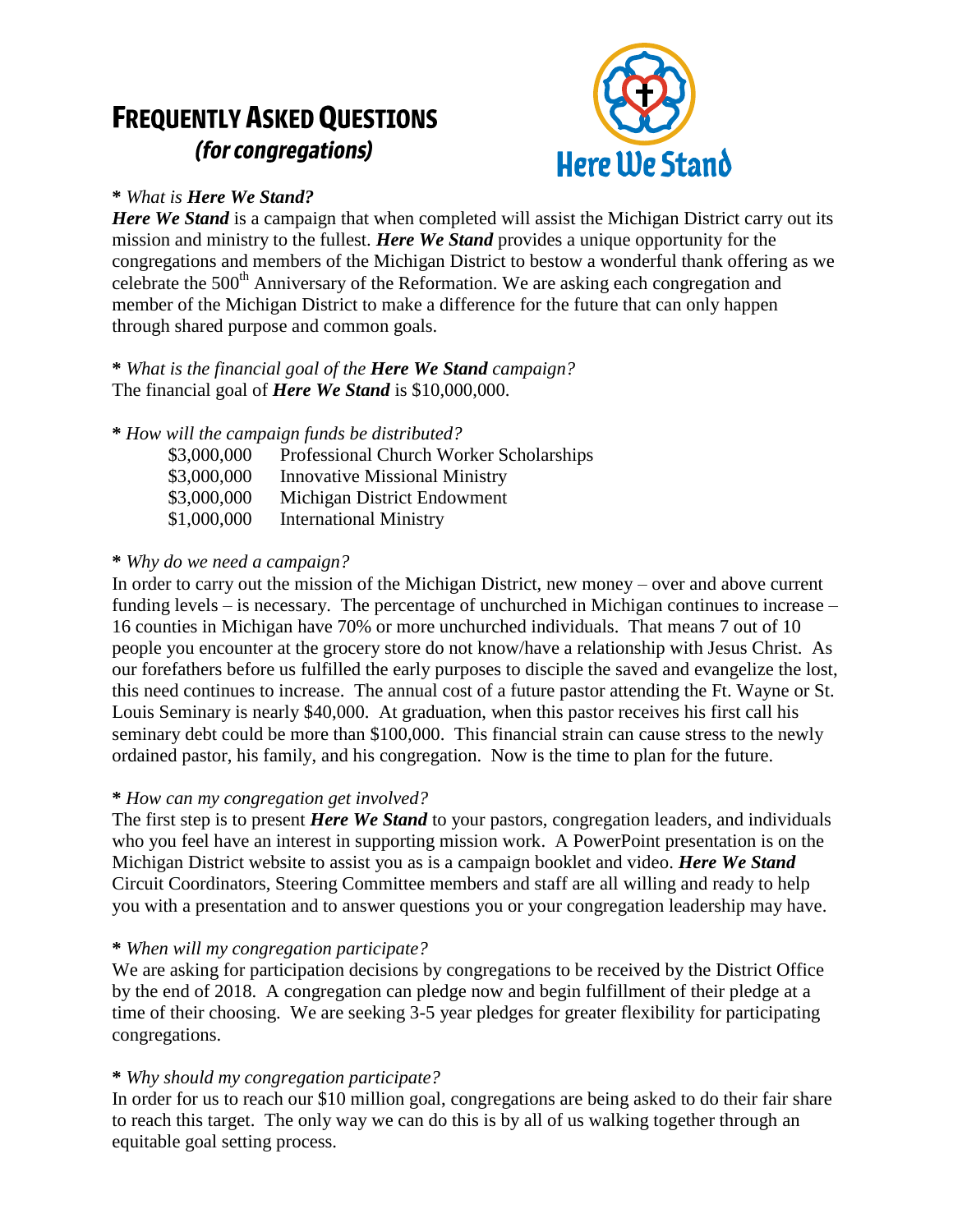#### **\*** *We are a small congregation. What can we do?*

Jesus loves you as His children, and He can use your gifts to do wonderful things. He used the young boy's fish and loaves to feed the multitudes. He praised the widow for the gift of her mite. Your congregation is situated exactly where God would use you as an extension of His mission arm. Participate and see how He can use you! This school year, the Michigan District is supporting Concordia University Ann Arbor Professional Church Worker students with average scholarships of \$1,680. A commitment of \$7,000 would provide one student a scholarship for four years! That is just one example of a commitment a small congregation can make.

## **\*** *Our budget is already strained to the limit. So is each of our households. We are already having difficulty meeting our budget.*

When people are given the opportunity to hear what God is doing in His mission fields and how they can be a part of it, the Spirit can move their hearts in response. We can only be prayerful that will occur in your congregation. It's important to give God's people the opportunity to respond.

#### **\*** *Now is not a good time for us to start something new. Can we wait until later?*

By choosing one of the four proven, intentional participation plans a small team of volunteers can implement an appeal in a few short weeks. These appeals are straightforward in their approach. There is no need to clear your entire calendar of activities to conduct the appeal. Each congregation's participation is meant to be purposeful, mission-focused, and successful. It is also suggested that planning begin early, in the sense that your congregation can get appropriate approval to participate.

## **\*** *We have just come out of challenging economic times. How can I ask my congregation to participate now?*

It is important to remember that over the long term, the economy will improve. Over the years, when we have seen recessions, giving to the church has remained constant in many cases or even increased. It is during these challenging times that individuals are more generous, because the need is greater. We are asking you to provide the *opportunity* and *invitation* to your members to support this historic mission effort. Your members cannot help spread of the Good News of Jesus Christ if not asked.

#### **\*** *We have to take care of the home fires first.*

How true. The harvest fields are ready right around you. Attention needs to be given right at home. And since God says that the laborer is worthy of His hire, you get to partake of the first fruits of the offerings of God's people. You may hear cynics counter the *Here We Stand* appeal by quoting the old saying, "charity begins at home." Quite true. However, the old adage does not say charity stops at home. From home we *begin* our sowing. My home congregation is the field upon which I can sow my offering to the Lord, which then in turn can sow in the community and in the Michigan District and beyond, which in turn sows in the world and back in our home congregation. The Lord's kingdom is a never ending, worldwide caring and sharing circle where He provides both the abundance and the privilege of sharing.

## **\*** *If you are experiencing a pastoral vacancy you can still participate.*

There are lay leaders or other congregation boards that can be informed about *Here We Stand.*  Lay leaders are essential to participation, even if you do not have a vacancy. There are easy steps that lay leaders can take to ensure that the decision making and planning process continues. *Here We Stand* Circuit Coordinators, Steering Committee Members, and District Staff are all